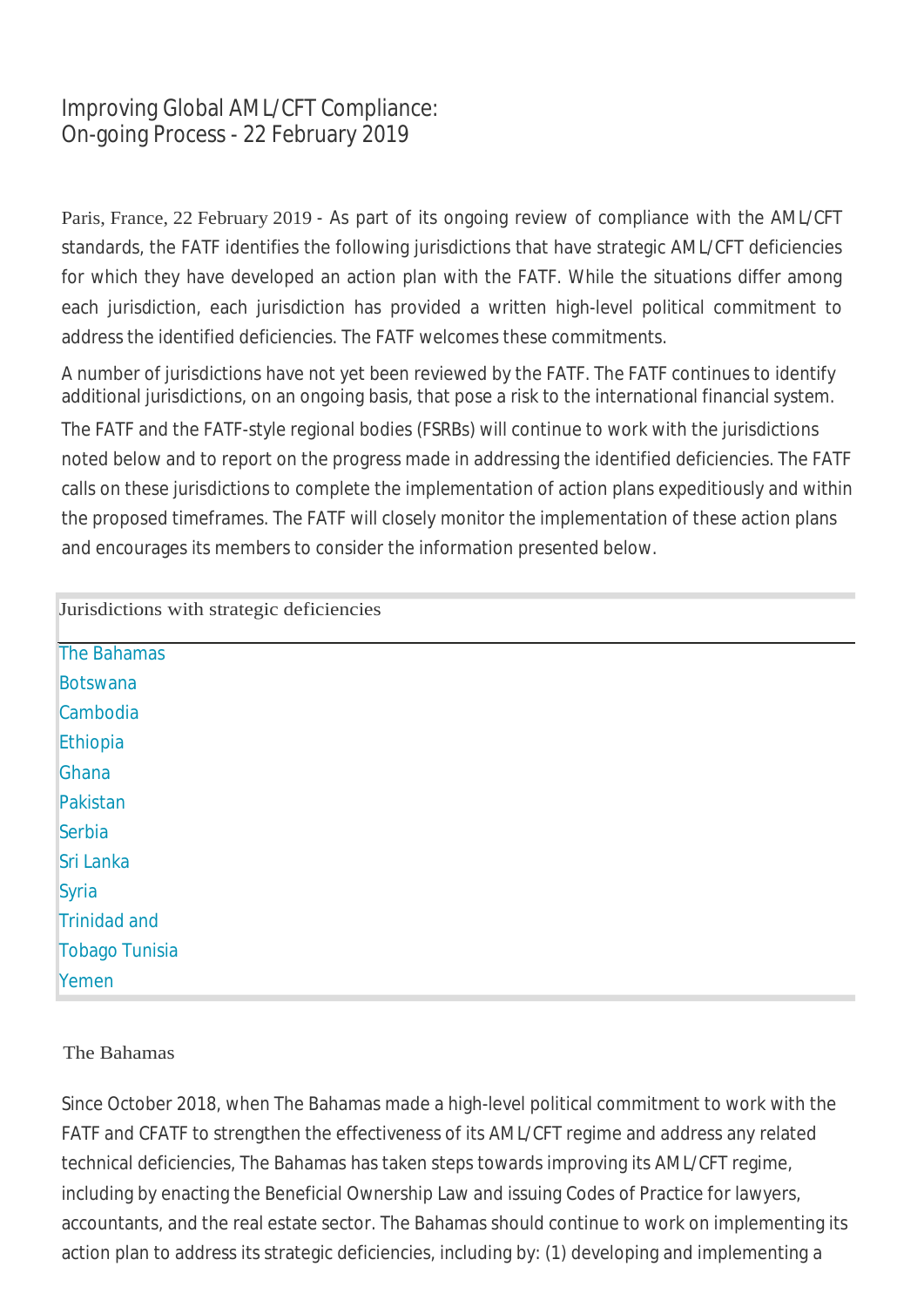comprehensive electronic case management system for international cooperation; (2) demonstrating risk-based supervision of non-bank financial institutions; (3) ensuring the timely access to adequate, accurate and current basic and beneficial ownership information; (4) increasing the quality of the FIU's products to assist LEAs in the pursuance of ML/TF investigations, specifically complex ML/TF and stand-alone ML investigations; (5) demonstrating that authorities are investigating and prosecuting all types of money laundering, including complex ML cases, standalone money laundering, and cases involving proceeds of foreign offences; (6) demonstrating that confiscation proceedings are initiated and concluded for all types of ML cases; and (7) addressing gaps in the TF and PF TFS frameworks and demonstrating implementation.

## Botswana

Since October 2018, when Botswana made a high-level political commitment to work with the FATF and ESAAMLG to strengthen the effectiveness of its AML/CFT regime and address any related technical deficiencies, Botswana has taken steps towards improving its AML/CFT regime, including by commencing online STR filing by some types of reporting entities. Botswana should continue to work on implementing its action plan to address its strategic deficiencies, including by: (1) assessing the risks associated with legal persons, legal arrangements, and NPOs, and developing and implementing a risk-based comprehensive national AML/CFT strategy; (2) developing and implementing risk-based AML/CFT supervisory manuals; (3) improving its analysis and dissemination of financial intelligence by the FIU, and enhancing the use of financial intelligence among the relevant law enforcement agencies; (4) developing and implementing CFT strategy, and ensuring the TF investigation capacity of the law enforcement agencies; (5) ensuring the implementation without delay of targeted financial sanctions measures related to terrorist financing and proliferation financing, and (6) applying a risk-based approach to monitoring non-profit organisations. Cambodia

In February 2019, Cambodia made a high-level political commitment to work with the FATF and APG to strengthen the effectiveness of its AML/CFT regime and address any related technical deficiencies. Cambodia will work to implement its action plan to accomplish these objectives, including by: (1) providing a broad legal basis for MLA and conducting relevant training to LEAs; (2) implementing risk-based supervision for real estate and casinos; (3) implementing the risk-based supervision to banks, including through prompt, proportionate and dissuasive enforcement actions, as appropriate; (4) amending the AML/CFT Law to address the remaining technical compliance deficiencies; (5) conducting sector-specific outreach to casinos, real-estate and MVTS providers; (6) increasing its FIU resources; enhancing its analysis of STRs; and increasing disseminations to LEAs; (7) increasing domestic coordination and cooperation to enhance ML investigations; (8) demonstrating an increase in ML investigations and prosecutions; and providing targeted proceeds of crime confiscation training to all LEAs; (9) demonstrating an increase in the freezing and confiscation of criminal proceeds, instrumentalities, and property of equivalent value; (10) establishing the legal framework to implement UN sanctions related to PF TFS, demonstrating that implementation is occurring and enhancing the understanding of sanctions evasion.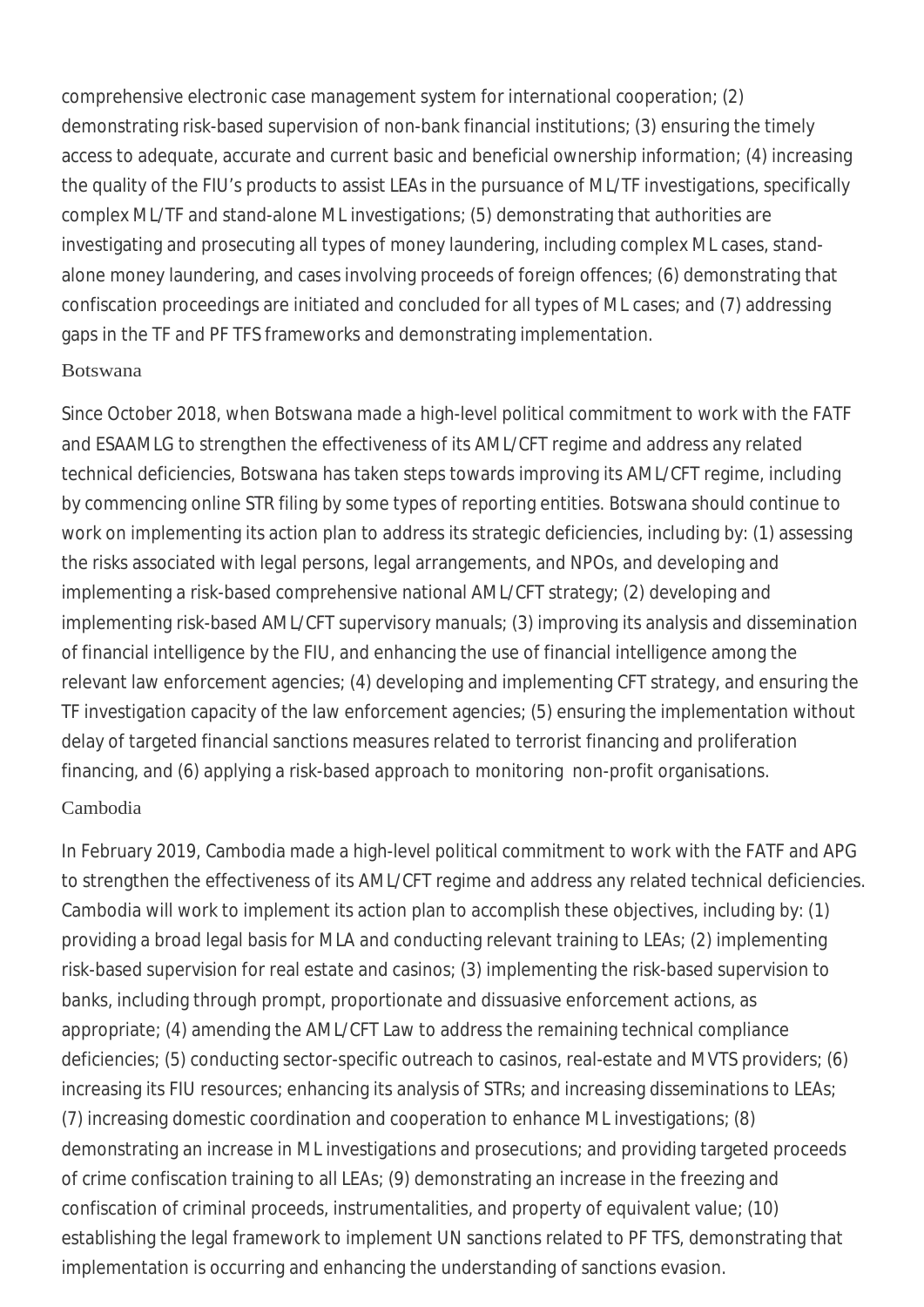## Ethiopia

Since February 2017, when Ethiopia made a high-level political commitment to work with the FATF and ESAAMLG to strengthen its effectiveness and address any related technical deficiencies, Ethiopia has taken steps towards improving its AML/CFT regime, including by commencing outreach to FIs and DNFBPs on its draft targeted financial sanctions obligations related to proliferation financing. Ethiopia should continue to work on implementing its action plan to address its strategic deficiencies, including by establishing and implementing proliferation financing-related targeted financial sanctions.

## Ghana

Since October 2018, when Ghana made a high-level political commitment to work with the FATF and GIABA to strengthen the effectiveness of its AML/CFT regime, Ghana has taken steps towards improving its AML/CFT regime, including by raising awareness on risk-based supervision in the financial sector and developing templates to collect and maintain statistics on TF investigations. Ghana should continue to work on implementing its action plan to address its strategic deficiencies, including by: (1) developing and implementing a comprehensive national AML/CFT Policy based on the risks identified in the NRA, including measures to mitigate ML/TF risks associated with the legal persons; (2) improving risk-based supervision, by enhancing the capacity of the regulators and the awareness of the private sector; (3) ensuring the timely access to adequate, accurate and current basic and beneficial ownership information; (4) ensuring the focused actions of the FIU in accordance with the risks identified by the NRA, and adequate resource allocation to the FIU; (5) ensuring adequate and effective investigation and prosecution of TF; and (6) applying a risk-based approach for monitoring non-profit organisations.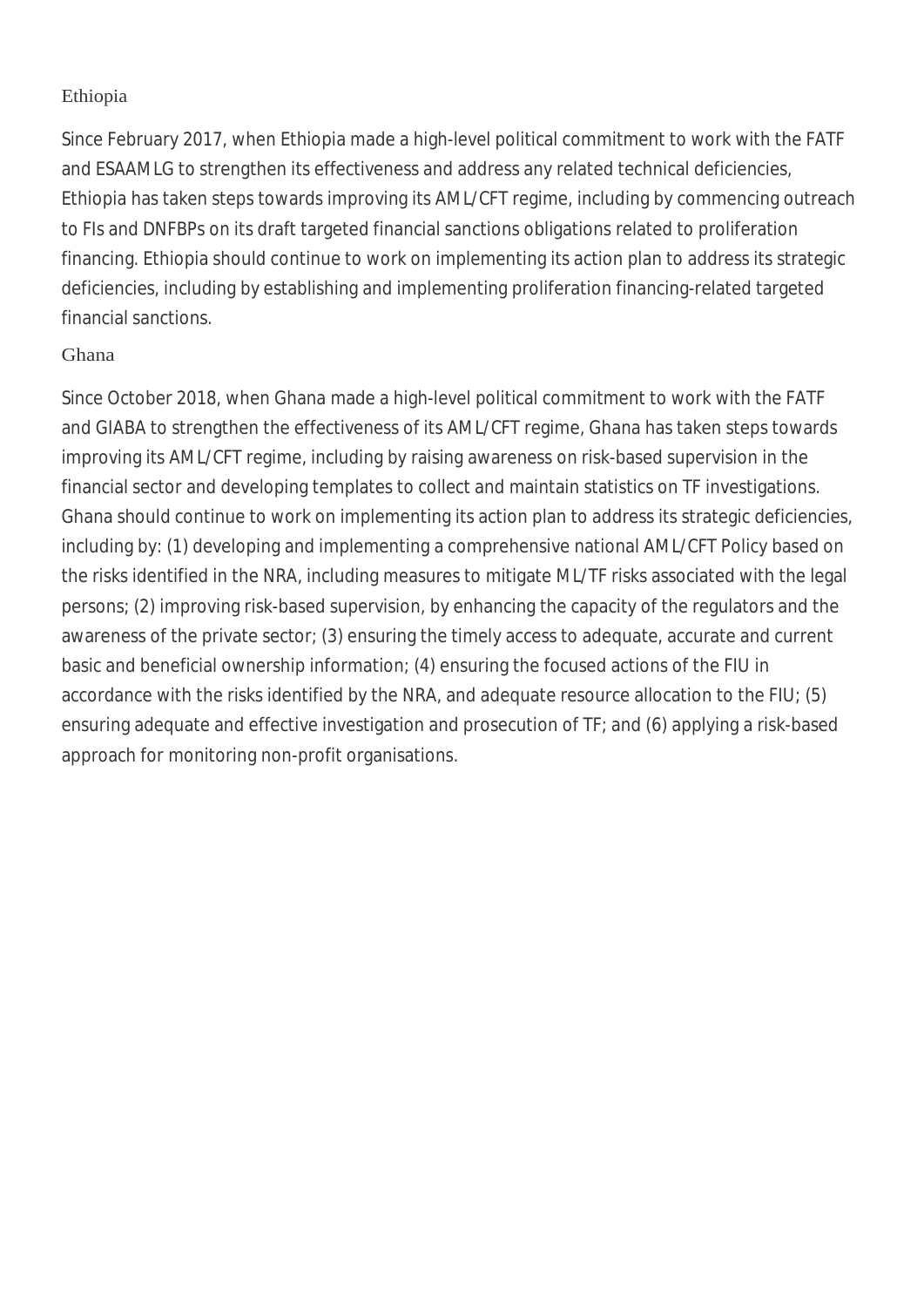## **Pakistan**

Since June 2018, when Pakistan made a high-level political commitment to work with the FATF and APG to strengthen its AML/CFT regime and to address its strategic counter-terrorist financingrelated deficiencies, Pakistan has taken steps towards improving its AML/CFT regime, including by operationalising the integrated database for its currency declaration regime. Pakistan has revised its TF risk assessment; however, it does not demonstrate a proper understanding of the TF risks posed by Da'esh, AQ, JuD, FiF, LeT, JeM, HQN, and persons affiliated with the Taliban. Pakistan should continue to work on implementing its action plan to address its strategic deficiencies, including by: (1) adequately demonstrating its proper understanding of the TF risks posed by the terrorist groups above, and conducting supervision on a risk-sensitive basis; (2) demonstrating that remedial actions and sanctions are applied in cases of AML/CFT violations, and that these actions have an effect on AML/CFT compliance by financial institutions; (3) demonstrating that competent authorities are cooperating and taking action to identify and take enforcement action against illegal money or value transfer services (MVTS); (4) demonstrating that authorities are identifying cash couriers and enforcing controls on illicit movement of currency and understanding the risk of cash couriers being used for TF; (5) improving inter-agency coordination including between provincial and federal authorities on combating TF risks; (6) demonstrating that law enforcement agencies (LEAs) are identifying and investigating the widest range of TF activity and that TF investigations and prosecutions target designated persons and entities, and persons and entities acting on behalf or at the direction of the designated persons or entities; (7) demonstrating that TF prosecutions result in effective, proportionate and dissuasive sanctions and enhancing the capacity and support for prosecutors and the judiciary; and (8) demonstrating effective implementation of targeted financial sanctions (supported by a comprehensive legal obligation) against all 1267 and 1373 designated terrorists and those acting for or on their behalf, including preventing the raising and moving of funds, identifying and freezing assets (movable and immovable), and prohibiting access to funds and financial services; (9) demonstrating enforcement against TFS violations including administrative and criminal penalties and provincial and federal authorities cooperating on enforcement cases; (10) demonstrating that facilities and services owned or controlled by designated person are deprived of their resources and the usage of the resources. Given the limited progress on action plan items due in January 2019, the FATF urges Pakistan to swiftly complete its action plan, particularly those with timelines of May 2019.

#### Serbia

Since February 2018, Serbia made a high-level political commitment to work with the FATF and MONEYVAL to strengthen the effectiveness of its AML/CFT regime and address any related technical deficiencies. The FATF has made the initial determination that Serbia has completed its action plan and warrants an on-site assessment to verify that the implementation of Serbia's AML/CFT reforms has begun and is being sustained, and that the necessary political commitment remains in place to sustain implementation in the future. Specifically, Serbia has made the following key reforms: (1) updating its NRA to developing a better understanding of key risks; (2) subjecting lawyers, notaries,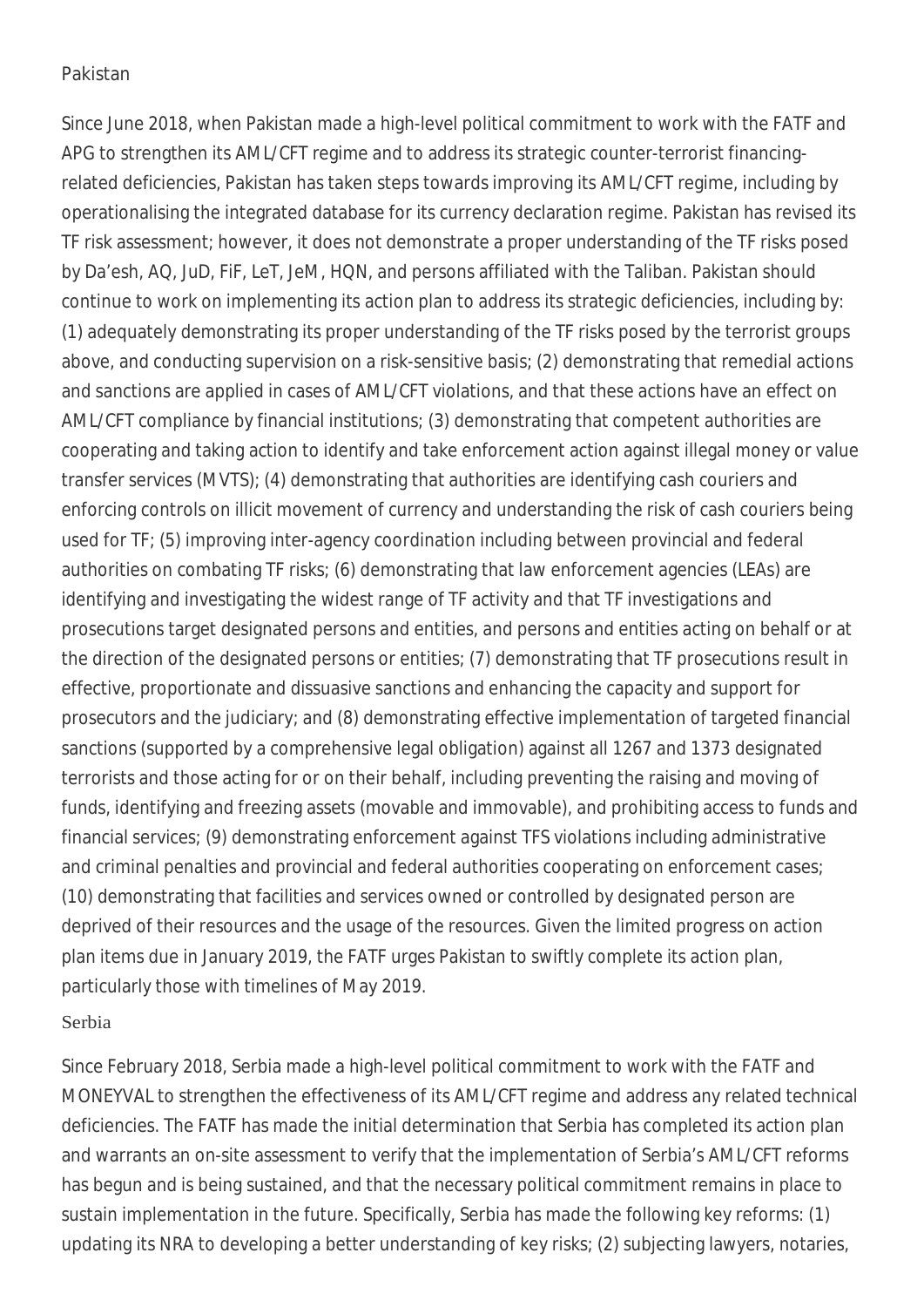and casinos to supervision; implementing risk-based AML/CFT supervision, and increasing supervisory staff resources commensurate with sectoral risks; (3) implementing measures related to CDD, politically exposed persons, and wire transfers in line with the FATF Standards; (4) establishing an effective mechanism for ensuring timely access to beneficial ownership information regarding legal persons, and a framework to ensure that such information is accurate, and current; (5) ensuring adequate and effective investigation and prosecution of third-party and stand-alone ML; (6) ensuring the implementation without delay of targeted financial sanctions measures related to terrorist financing and taking proportionate measures for non-profit organisations in line with a riskbased approach; and (7) demonstrating initial implementation without delay of targeted financial sanctions related to proliferation financing.

## Sri Lanka

Since November 2017, when Sri Lanka made a high-level political commitment to work with the FATF and APG to strengthen the effectiveness of its AML/CFT regime and address any related technical deficiencies. The FATF has made the initial determination that Sri Lanka has completed its action plan and warrants an on-site assessment to verify that the implementation of Sri Lanka's AML/CFT reforms has begun and is being sustained, and that the necessary political commitment remains in place to sustain implementation in the future. Specifically, Sri Lanka has made the following key reforms: (1) enacting amendments to the MACMA to ensure that mutual legal assistance may be provided on the basis of reciprocity; (2) issuing the CDD Rule for DNFBPs, issuing any necessary guidance, and ensuring implementation of this Rule has begun, by way of supervisory actions; (3) enhancing risk-based supervision and outreach to FIs, and high risk DNFBPs, including through prompt and dissuasive enforcement actions and sanctions, as appropriate; (4) providing case studies and statistics to demonstrate that competent authorities can obtain beneficial ownership information in relation to legal persons in a timely manner; (5) issuing a revised Trust Ordinance and demonstrating that implementation has begun; and (6) establishing a TFS regime to implement the relevant UNSCRs related to Iran, demonstrating that implementation has begun, and demonstrating that implementation has begun on the UN Regulation related to the DPRK.

## Syria

Since February 2010, when Syria made a high-level political commitment to work with the FATF and MENAFATF to address its strategic AML/CFT deficiencies, Syria has made progress to improve its AML/CFT regime. In June 2014, the FATF determined that Syria had substantially addressed its action plan at a technical level, including by criminalising terrorist financing and establishing procedures for freezing terrorist assets. While the FATF determined that Syria has completed its agreed action plan, due to the security situation, the FATF has been unable to conduct an on-site visit to confirm whether the process of implementing the required reforms and actions has begun and is being sustained. The FATF will continue to monitor the situation, and will conduct an on-site visit at the earliest possible date.

# Trinidad and Tobago

Since November 2017, when Trinidad and Tobago made a high-level political commitment to work